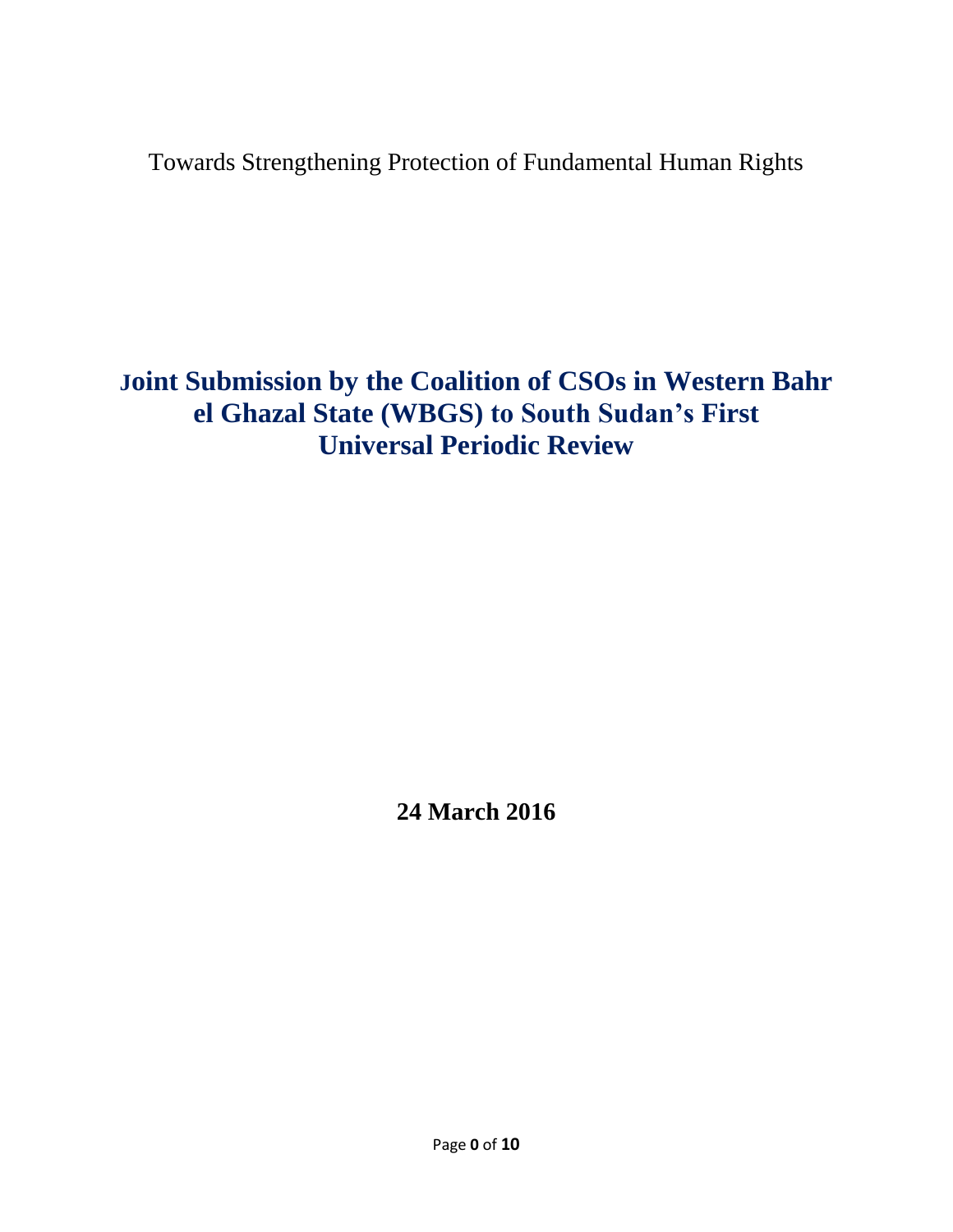# **TABLE OF CONTENTS**

| Page           |
|----------------|
| 2              |
| $\overline{2}$ |
| 3              |
| 3              |
| 5              |
| 6              |
|                |
| 8              |
| 10             |
|                |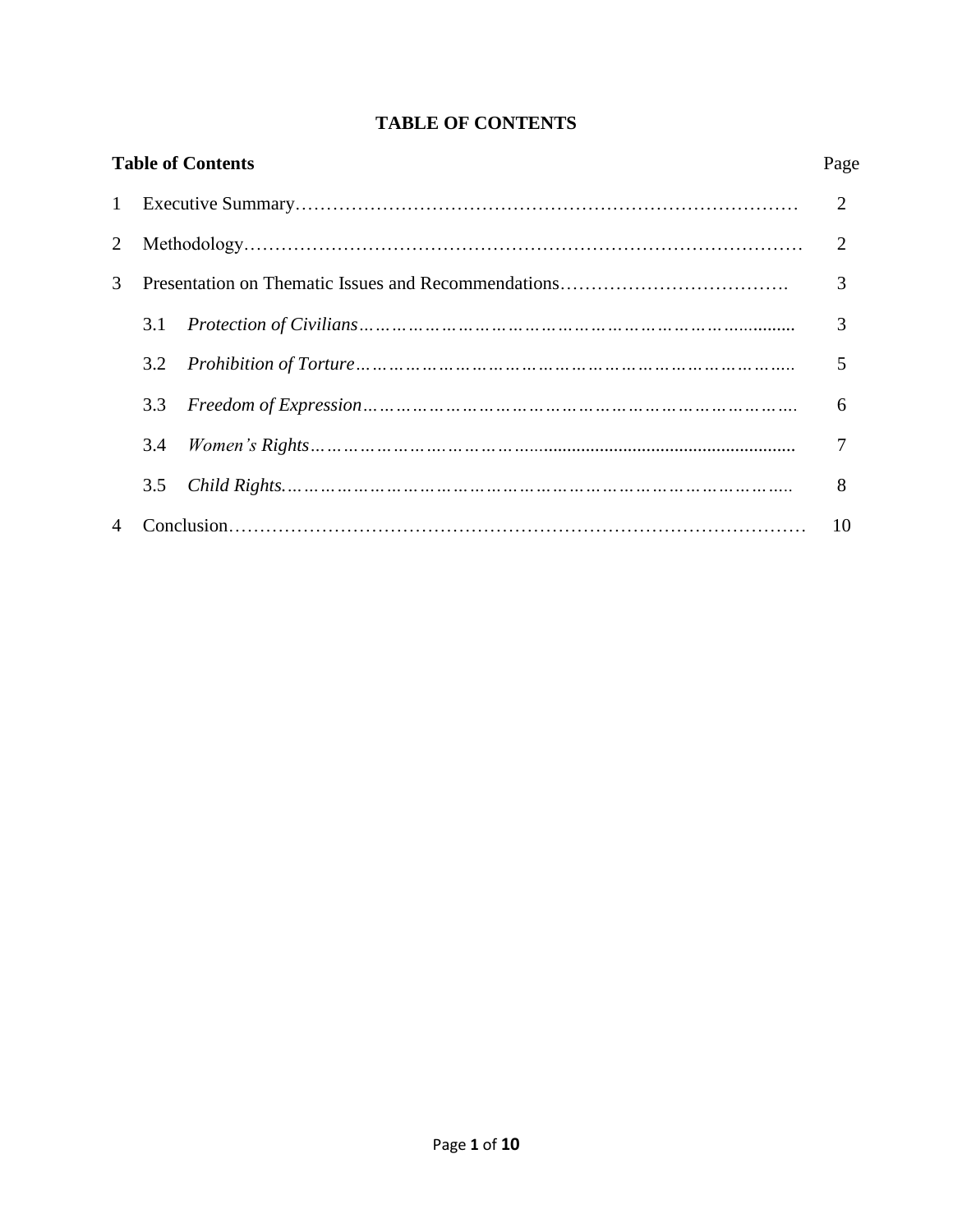#### **1. Executive Summary**

This report is the first joint submission by non-governmental organizations (NGOs)in Western Bahr el Ghazal State (WBGS) with the objective to inform South Sudan's first universal periodic review scheduled for March 2016 since it gained independence in 2011. The report acknowledges the progress made by the government towards protection of fundamental human rights and highlights key human rights violations within the period under review specifically  $2012 - 2016.$ 

It is a joint effort by committed NGOs and civil society organisations(CSOs) to bring to light issues of human rights violations intended to attract appropriate response from the government and the international community. The ultimate purpose of the mechanism is to improve respect and protection of human rights in WBGS and the country as a whole. The government's obligation for the protection of human rights especially in the implementation of the Bill of Rights enshrined in the Transitional Constitution of South Sudan 2011 has not been respected to the fullest and it still faces significant challenges to ensure human rights protection. The report was developed after a two days workshop was held on 26 and 27 February 2016 where CSOs were grouped according to thematic issues including protection of civilians, torture, freedom of expression, violence against Women and Women's participation in decision making which constituted the main focus of the report.

It is acknowledged that some appreciable efforts have been made by the government of WBGS in collaboration with the national government in the formulation of policies, laws and strategies to facilitate service delivery, promote and protect human right. Despite this progress, the report notes that there are several human rights violation regarding protection of civilians, torture, freedom of expression and infringement on Women's rights to participation in decision making processes and protection against violence. Having examined the key issues of human rights violations and continued challenges in ensuring respect, protection and fulfillment of human rights, the report concludes by proposing relevant recommendations for consideration by the Government of the Republic of South Sudan and generally by the international community.

## **2. Methodology**

1. Various methodologies were employed to collect information relevant to this report. In particular, focused group discussions, inter-personal interviews, especially with eye witnesses and victims of violence, review of reports of civil society and organizing community meetings. Respondents were informed about the objectives of the consultations and the subsequent report to be developed and its importance for the protection of their human rights to live and property. Responses generated were consolidated and validated through a civil society stakeholder's consultative process. Key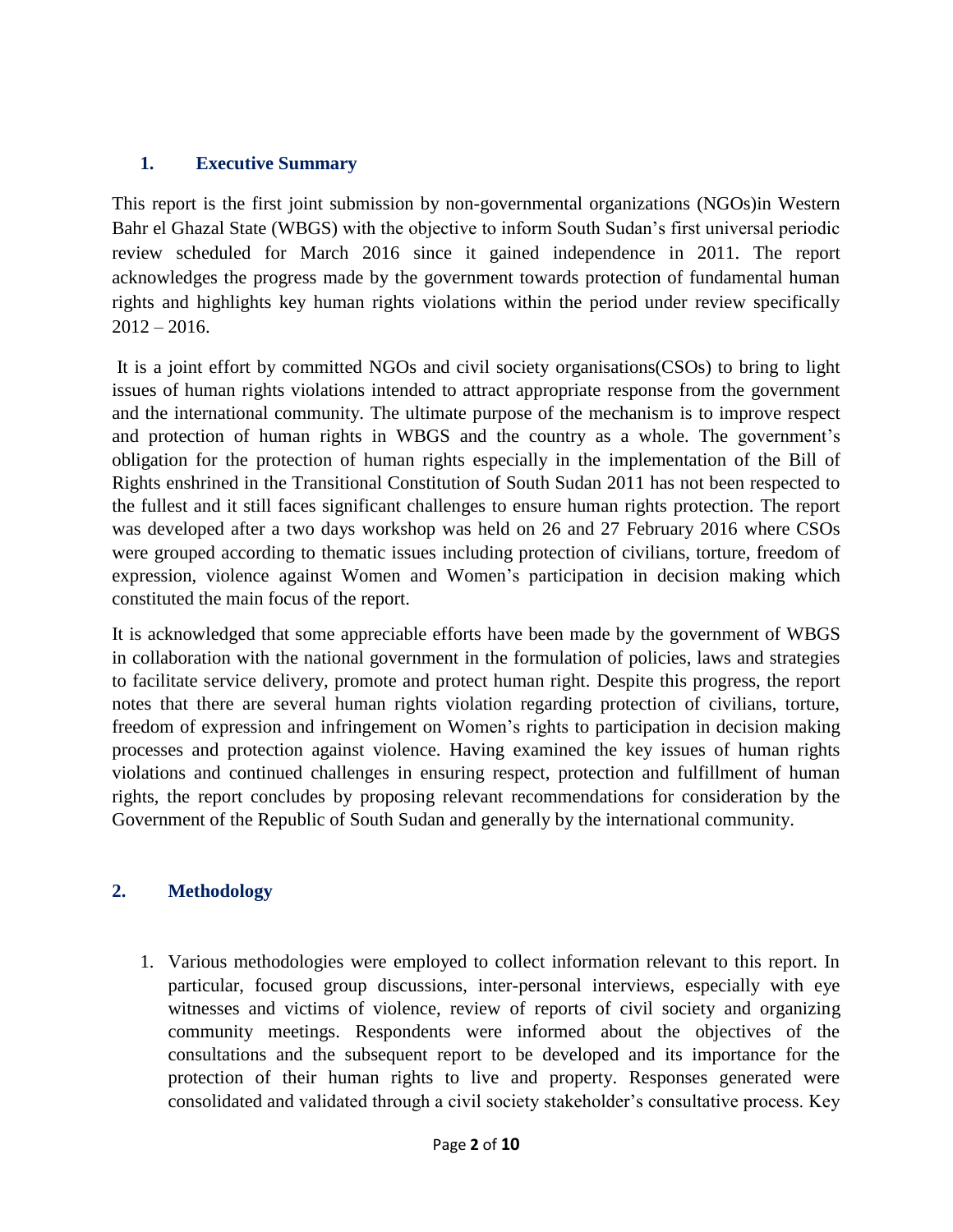issues regarding claims of killings, violence against Women, killings and looting to name but few, were reviewed and clarified leading to the final product of this report.

#### **3. Presentation on Thematic Issues and Recommendations**

#### *3.1 Protection of Civilians*

- 2. Protection is the most vital and crucial issues when we talk of human rights.Civilians in Wau- Western Bahr el-Ghazal State, South Sudan are under constantstress, fear and trauma due to incessant conflict and insecurity. Their lives and properties are not protected and the deteriorating security situation accompanied by violence against civilians is beyond the competence of the State Government to effectively address. For instance, following a clash with rebel forces in Wau County on 18 February 2016, SPLA forces turned their anger against the civilian population. Cases of rape, threats, detention incommunicado, harassment, killing, looting and torture have been prevalent phenomena since 2012 to date. The following are noteworthy examples.
- Killing of eight protesters in December 2012during peaceful demonstrationand many more were not accounted for by the government.
- The killing of the chief of Jur River County in 2015 and subsequent mysterious death of Paramount Chief Angelo Bagari together with his wife allegedly by unknown gunmen.
- Killing of fiveJournalists on Sopo road in January 2015.
- killing of the Chief John Mafhum of Buserein December 2015
- 3. The advancement of women rights continues to be challenged by continued violent conflict. They suffer sexual violence during conflicts as reported in Hai Costi, Lokoloko, Hai Fallatta, Hai Fahal, Ngobagari, Ngobu, Ngodakala, Faragalla and other conflict affected areas in 2012 and 2015. CSOs have been reporting and raising concerns to the State government over such incidences of violence against women but the problem still continues. Ensuring protection of civilian lives and property is critical to building trust and confidence of the citizens of Western Bahr el Ghazal for their government.
- 4. Looting, killing, burning of houses and villages as well as detention without trial are common phenomena which could not be reported by civilians and journalists because of the fear that they could be targeted by the security forces. Many people have fled to seek refuge in other States and neighboring country. Many of national and international traders were killed in 2015 and killing still continuing in WBGS. The security situation has deteriorated considerably. There have been reported incidences of killings of motor-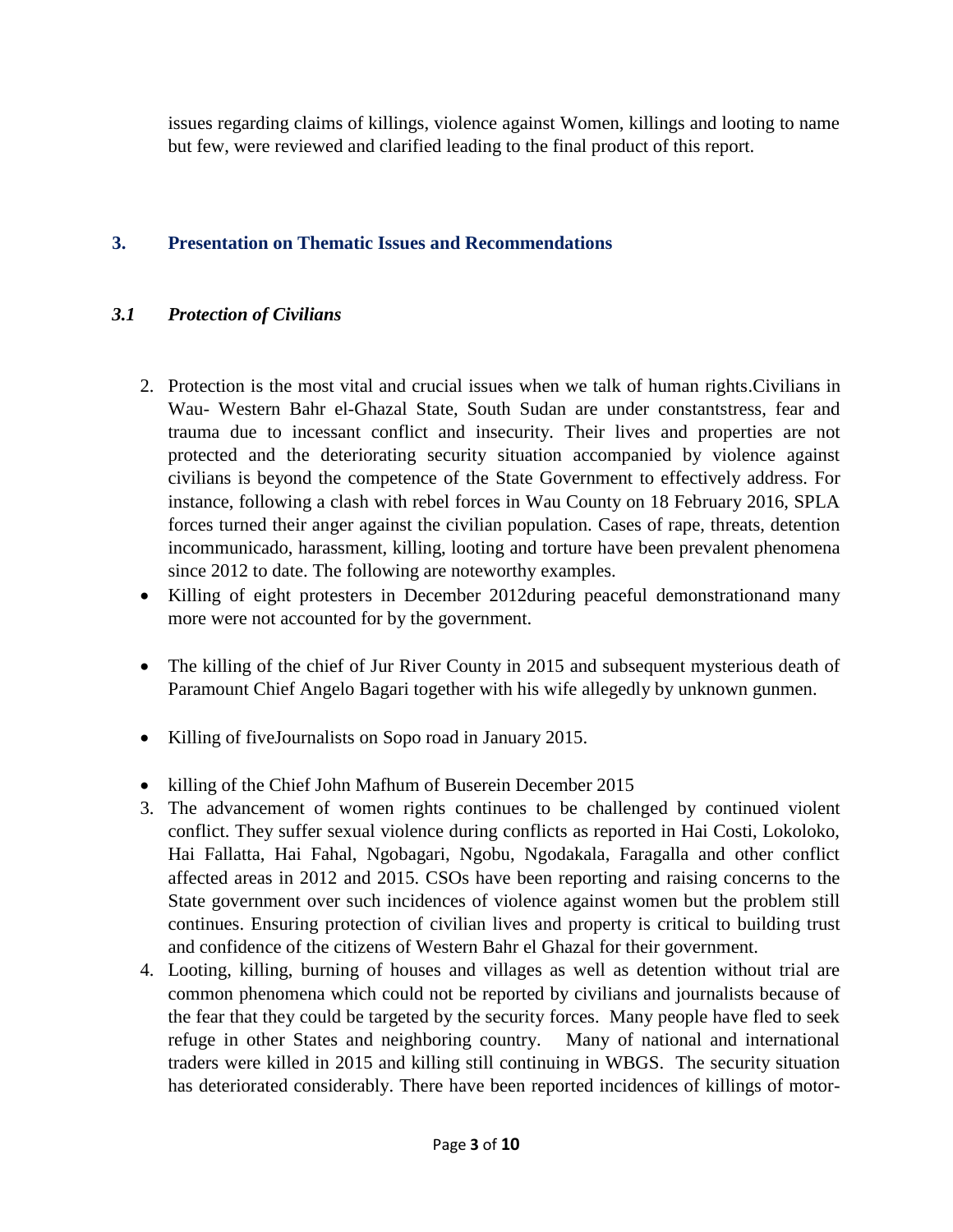bike (bodaboda) riders in August 2015, killing of a restaurant owner in Nazareth in 2015 by unknown gunmen.

- 5. The lives of farmers during cultivation, harvest, and post-harvest are seriously in danger due to maltreatment, looting of crops and properties and killing by cattle raiders, armed opposition group and government forces. Since the violent conflicts of 2012, many people disappeared and this trend continues up to date.
- 6. On 4 February, 2016, eye witnesses reported incident of killing and chopping of human bodies into different parts. From February  $17 - 20$ ,  $2016$ , people flee from conflict affected areas reported that more than 100 people have been killed and thousands have left their homes due to burning, shooting, looting, killing and burning of dead bodies.
- 7. Article 11, Transitional Constitution of South Sudan (TCSS) which addresses life and human dignity states that every person has the inherent right to life, dignity and the integrity of his or her person which shall be protected by law and that no one shall be arbitrarily deprived of his or her life. Article 53-1e reflects Government commitment to ensuring the protection of human rights and interest of the people. The protection of fundamental human rights could be seriously challenged by violent conflict. In August 2015, the SPLM/SPLA in opposition and the Government of South Sudan signed the agreement on the resolution of the conflict in the RSS, thereby committing to restoring peace and ensuring security for the people. However, violent conflicts and insecurity continue to threaten the life and prosperities of people of Western Bahr el Ghazal State.
- 8. During peace time, the advancement of women rights continues to be challenge by discriminatory customs and practices. Women and girls continue to be subjected to force and underage marriages and other forms of gender-based violence.

## *Recommendation*

- *9.* Protection of civilians must be a priority of the State Government to ensure the safety of the citizen and avoid committing an act that put the lives and prosperities of civilian at risk, especially their freedom of movement for conflict affecting areas, distraction, harassment, intimidation, beating, looting and raping (Sexual assault ) during cultivation and post-harvest and also to improve security measure, free access to field, market and so forth. We therefore recommend the following:
	- a. The State Government must investigate on the above mentioned incidents which include harassment, beating, looting, killing and raping (Sexual assaults) and so forth, and to ensurethat perpetrators are held accountable.
	- b. We call on the State Government to ensure that capacity building for the Sudan People Liberation Army (SPLA)is provided for as stipulated in the Transitional Constitution of South Sudan 2011(TCSS),as well as in the SPLA Act 2008 and in humanitarian law related to the protection of civilians.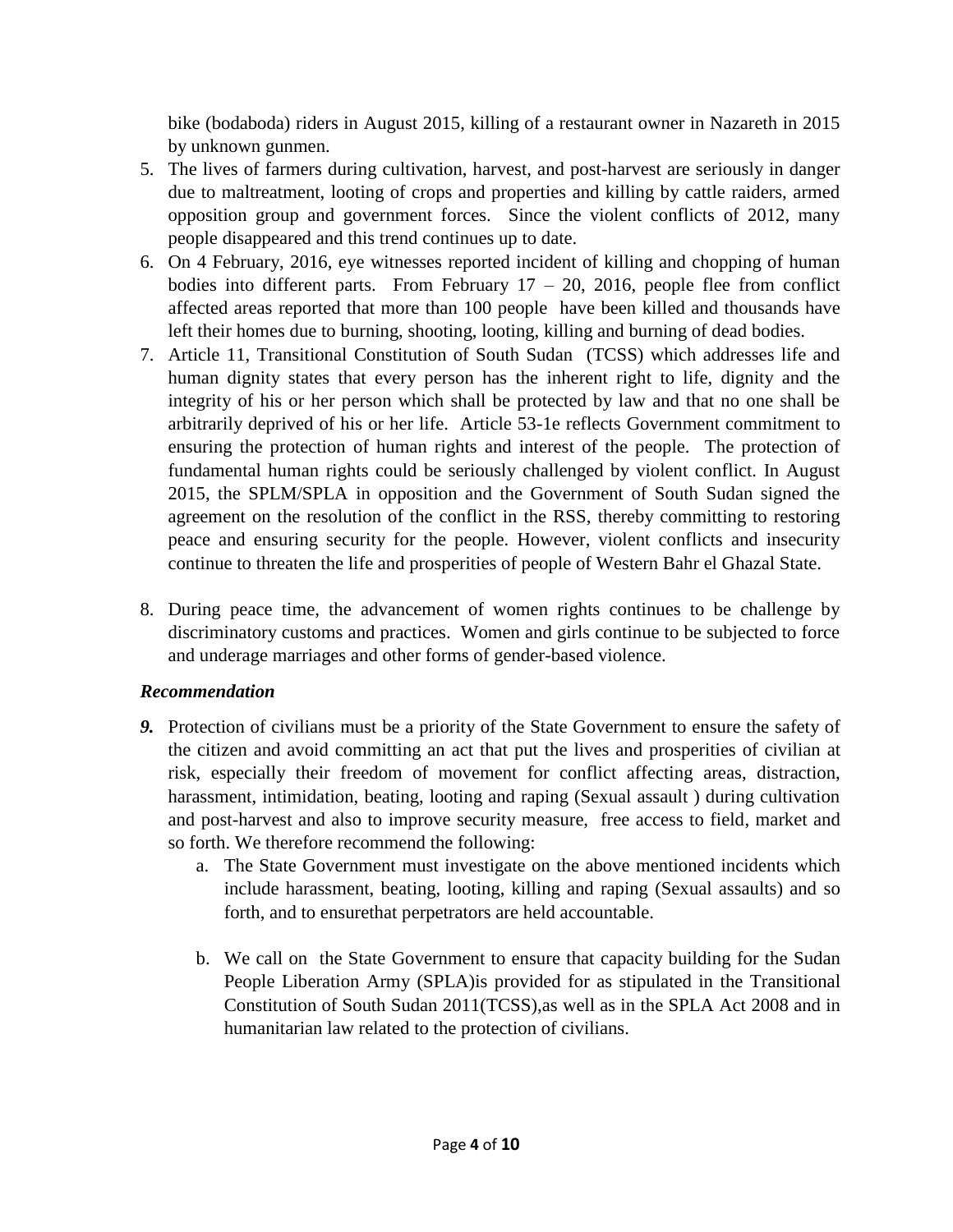c. We call on the government to ensure compliance with its obligation under CEDAW by eliminating all forms of discriminatory and practices relating to marriage, divorce, Female Genital Mutilation (FGM) and inheritance to name a few.

#### *3.2 Prohibition of Torture*

- 10. Western Bahr el Ghazal State is one of the States in South Sudan which had poor record in respect of the Convention Against Tortureand the Constitution of South Sudan. Most of the South Sudan government institutions have very little respect for rule of law and human Rights in the State. Though the State constitution stipulates that no persons shall be subjected to torture, or cruel, inhuman or degrading treatment or punishment<sup>1</sup> and every suspect is innocent until proved beyond reasonable doubt yet is not the case in reality.
- 11. During the conflicts in Wau December 2012, 81 suspects were arbitrarily arrested, detained and tortured by the Criminal Investigation Department (CID) during the investigationprocess.
- 12. Since the war started in South Sudan December 2013, SPLA (Military Intelligent) and South Sudan National Security detained many people on the allegations of being supporters/sympathizers or members of the Sudan People Liberation Army In Opposition (SPLM/A-IO). Among those who were arrested many died due to lack food, poor nutrition, skin diseases and other sickness. The detainees were forced to bury those who died inside the cell.
- 13. People who were arrested and those who are still under the detention suffer inhuman degrading treatment includes beating with the end of the guns, denial of medical treatment, no access to visit by their relatives and lock in underground dark room without windows which was once used by Sudan Arm Force as a store for ammunition,just to mention a few. Those found without charges are asked to pay amount between 2,000ssp (300USD) and 10000ssp (500USD) to be released. February 2016 updateSPLA in Wau has detained hundreds of civilian on the allegation of being elements of SPLM/A-IO and lock them in a container which meant for goods without window in HaiLokoloko-Wau South West. In Hai Bagari Jedid-Wau South Payam SPLA uses that Payam as detention camp for torturing civilians and other security forces who are suspected to be IO members, supporters/sympathizers.
- 14. SPLA continues to torture, harass and kill civilians within State especially in area of Bagari Jedid, Hai khamisan, Hai Lokoloko, Ngobu, Hai Kosti block (A) of Wau County where SPLA conducting wrong activities which includes looting, beating, burning of houses, rapes, intimidations, threats and so forth; still going on update.

#### *Recommendation*

 $\overline{a}$ 1See Article 18 of the Transitional Constitution of South Sudan, 2011.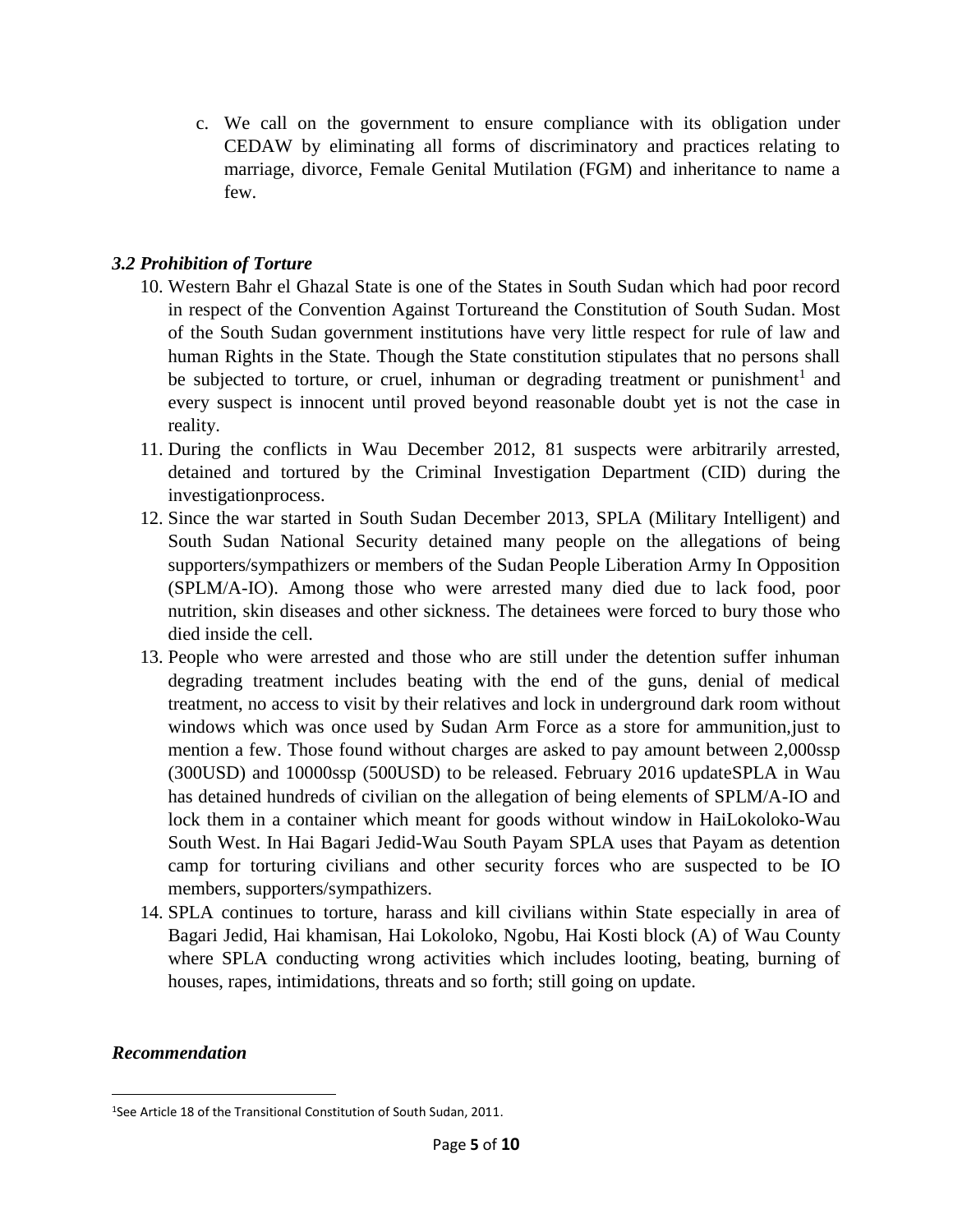- 1. We call on the Government of South Sudan to thoroughly investigate the atrocities committed by SPLA and other security organs since 2012 update and to hold those responsible accountable for crimes committed.
- 2. We call on the Government of South Sudan to train SPLA to be law abiders to respect the citizens and their properties as stipulated in the TCSS and international HRs Laws.
- 3. We call on the government to disarm civilians and stop (proliferation) of arms and any non-state actors and
- 4. We call on the government to stop deployment of SPLA in the residential areas.
- 5. We call on the Government to abolish illegal mitlitary detentions in the State.

## *3.3 Freedom of Expression*

- 15. The Transitional Constitution of South Sudan, 2011 protects every citizen's right to freedom of expression. In December 2012, there was a resolution of State Council of Ministers<sup>2</sup> for the relocation of the two counties of Wau and Jur River County. The six communities of Wau met on September 2012 in PALICA Center for a consultative meeting which attracted attendance of about 190 community leaders. The participants came out with recommendations for the State authority rejecting the local order of relocating the county. The State authorities claimed that their resolution was based on a memo passed by the State Assembly and that the affected communities were aware about it though the people contested such claim. The Member of Parliament representing one of the affected counties also confirmed that he was not aware of such memo emanating from the State Assembly.
- 16. Young people protesting against relocation of Wau County went to the roads which lead to the Bagari, Besilia and Bussere on the  $8<sup>th</sup>$  December 2012 but the government ordered a well armed military to forcefully quell down the protest and in the process, two male youth were killed and 11 were injured. . On the following day, 9<sup>th</sup> December 2012, the local community went on street to protest against the killing of the youth and again, the military responded and killed additional eight male youth on the spot whilst 81 persons including chiefs, journalists, Member of Parliament and protesters and sympathizersmainlyfrom Wau County were arrested.<sup>3</sup>Others were compelled to flee the State and country to seek refuge in neighbouring states and countries.
- 17. On the 28 November, 2015, 14 representatives of civil society organizationswere arrested and detained for ten days for having expressed their concerns over the local radioand through a joint petition which was presented to the Mayor of Wau on 23 November regarding the poor conduct of the deployed security personnel in residential areas like BagariJedid and Hai Kamsin evidenced inharassing, looting and restriction of movement.

l

<sup>&</sup>lt;sup>2</sup>Relocation of Wau County, decision based on the State Council of Ministers Resolution No. 15/2011 issued on 29<sup>th</sup>December, 2011.

<sup>&</sup>lt;sup>3</sup>Civil society activists, journalists and community members' testimony.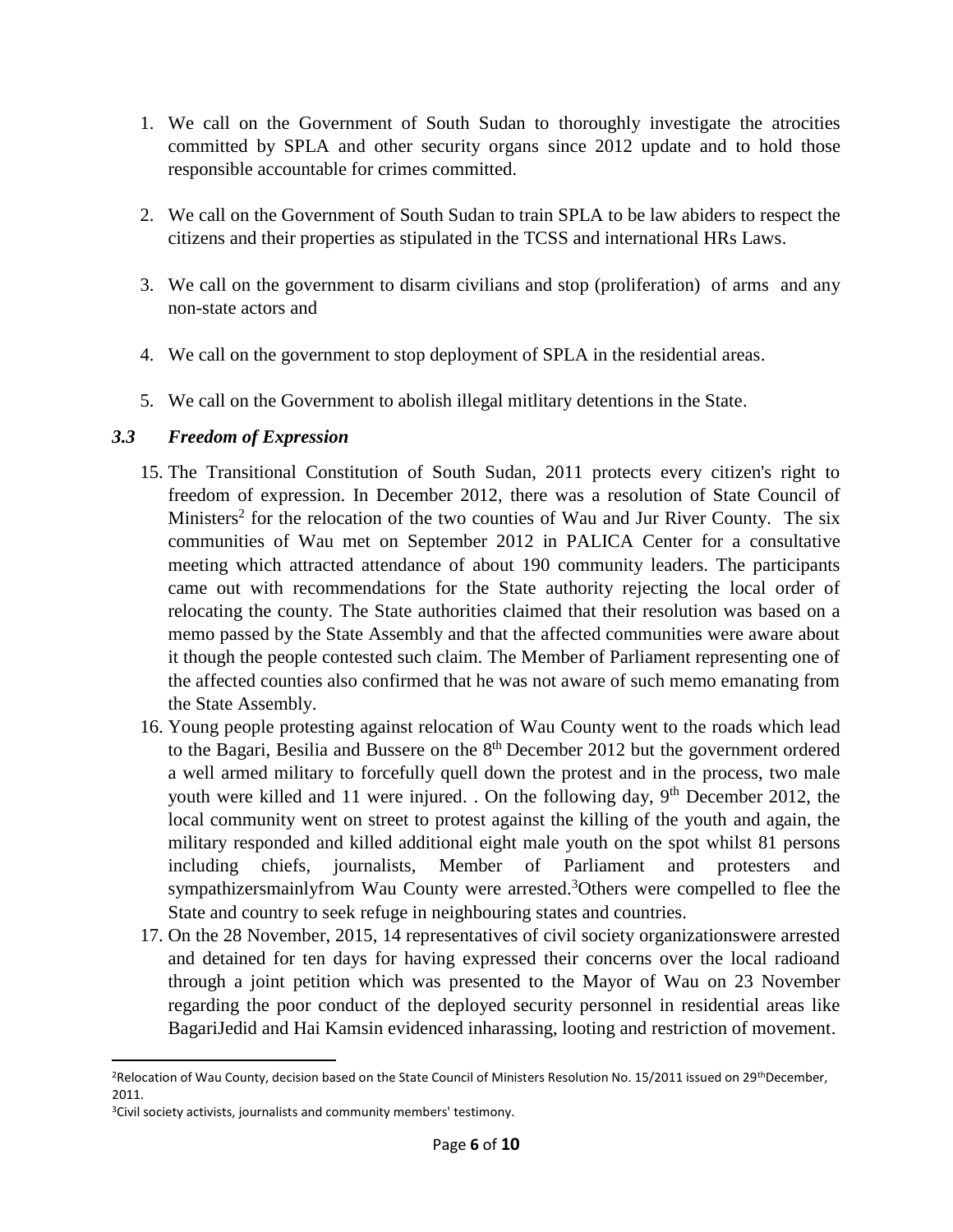18. Also, journalists have been subjected to constant threats for covering sensitive events and acts of criminality perpetrated by armed elements of the military. In January 2016, a journalist of a local radio station in Wau town was compelled to go into hiding following threats of killing intended to prevent him report an incident of repeated rape of a lady on new year's eve, 31 December 2015, whilst she was going to church for service.Following this event, a reporter of Eye Radio who is based in Wau was also arrested by the SPLA military intelligence without adducing reasons for the arrest. Since his arrest on 05 March 2016 the way about of the journalistis not known.

#### *Recommendation*

- 1. We call on theState authority to respect its commitment to protect freedom of expression according to the National and State Constitutions
- 2. Provide space for the free operations of civil society organizations and the ensure protection of journalist as well as radio stations within the State in expression of views relevant to addressing burning issues.
- 3. Provide security for protesters during peaceful protests or demonstrations by deploying police personnel.

## *3.4 Women Rights*

## *a. Women participation in decision making*

- 19. The government is not fully complying with its obligations under CEDAW which obligates to ensure appropriate measures are taken to eliminate all forms of discrimination against women. Although some attempts had been made to increase women's participation in public affairs, as evidence in 25% provision for women's participation. Women constitute 27% of the current members of the state legislative assembly even though there is a perception that they do not adequately represent women's interest.
- 20. However, there are still issues of discrimination against women. For instance, women are grossly underrepresented in executive positions influenced by the consideration that women lack the ability to perform certain positions an example being the positions of the County Commissioner, Town Mayor and even Governor. Women are also under represented in civil services positions like Director General of ministries, head of government departments, leadership of trade union, among others.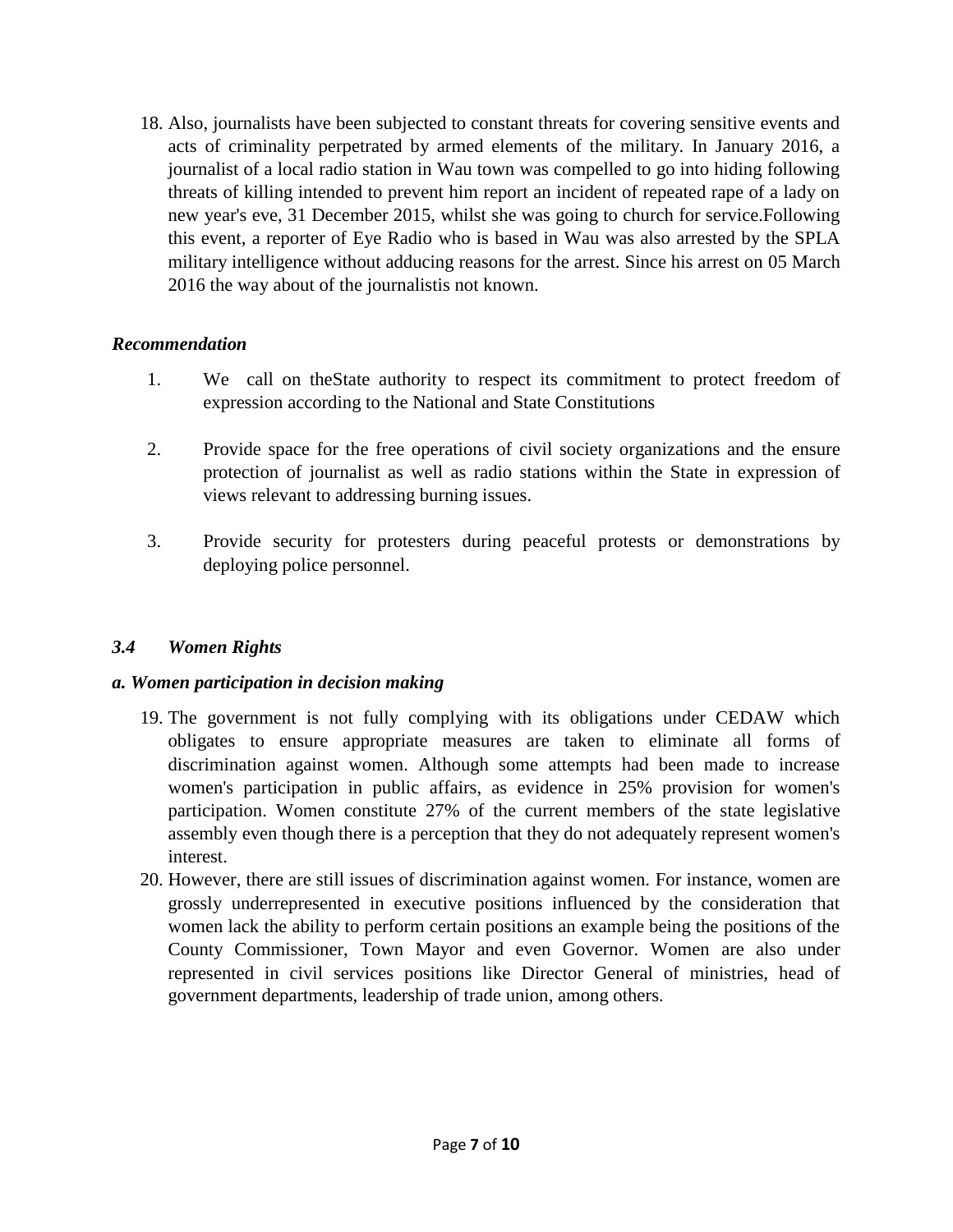#### *b. Violence against women*

- 21. Although the CEDAW protect women against violence and the government has made a commitment to protect women's rights, yet women continue to experience violence on a daily basis particularly in domestic settings.
- 22. Incidents of forced and under age marriage are commonplace. Women have no right to make decision on the choice of her spouse though such rights are protected under Article 15 of TCSS 2011. Girls continue to be subjected to early and forced marriages though section 23 of the Child Act 2008prohibits earlymarriage. On matters of inheritance, customary practices forbid women from inheriting the property of a deceased husband as well as those of her father. Rather, women form part of the property of the deceased husband to be inherited by the brothers. Furthermore, a woman is forbidden to initiate divorce suits even if she finds herself in a violent domestic relationship

#### *Recommendations*

- 1. We call on the State government should empowerment women so that they know their roles to participate in the decision making constructively at all levels.
- 2. We call upon the NationalMinistryof Gender, Child and Social Development to prioritisethe development and adoption of South Sudan National Action Planon gender base violence.
- 3. We call on State government to respectSouthSudan obligation under CEDAW with respect to taking measure to eliminate all forms customary practices that discriminate and perpetrate violence against women.
- 4. We call on the government to ensure that those who practice underage marriage are investigated, prosecuted and punished pursuant to section 247(2) of the Penal Code 2008 which criminalists act of sexual intercourse with a person under the age of 18 years.

## *3.5 Child Rights*

#### **a.** *Juvenile justice*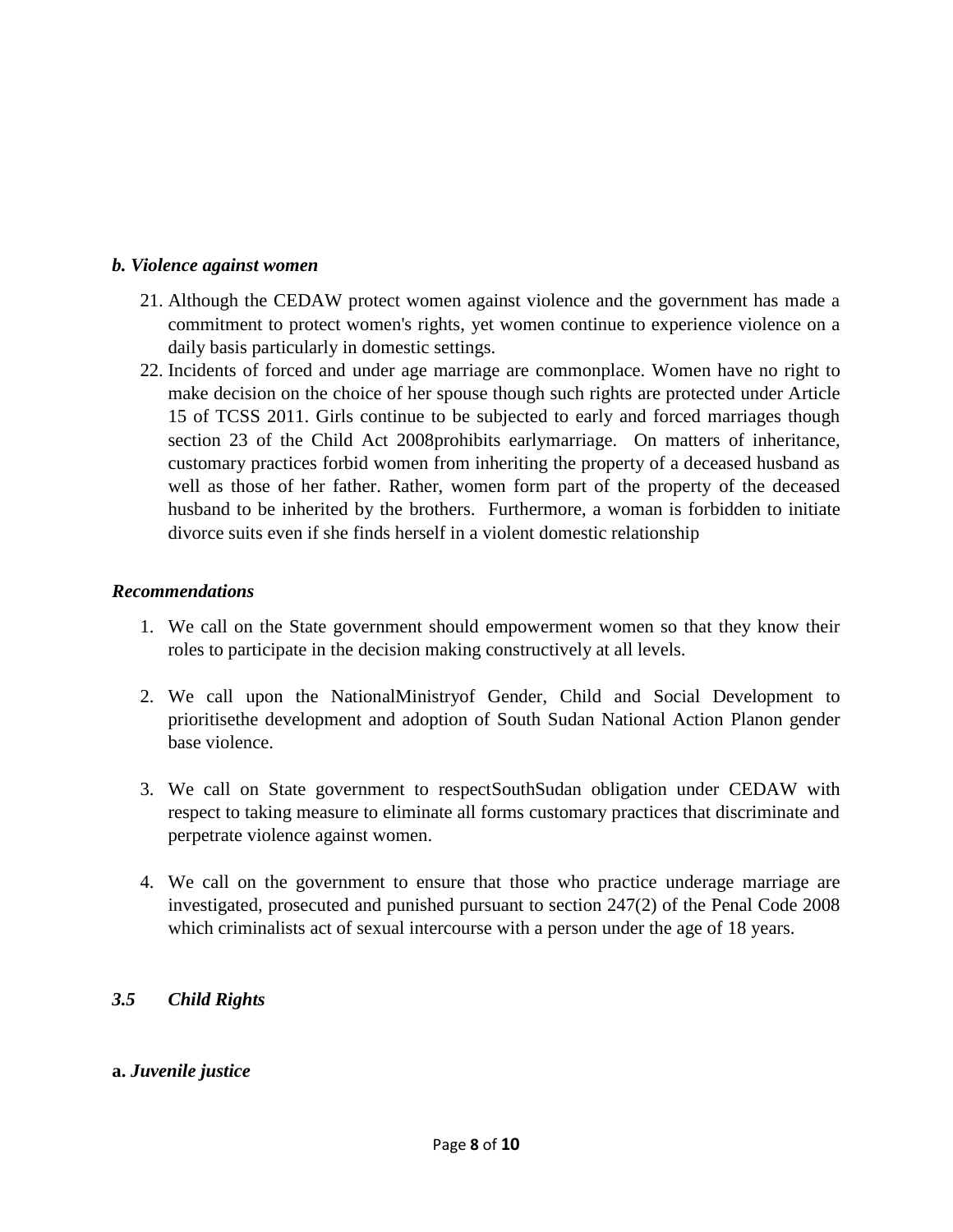- 23. In 2015 South Sudan ratified the Convention on the Right of the Child committing to promote and protect the best interest of the child in South Sudan by eliminating all of forms of discrimination including customary practices which often undermine the welfare and wellbeing of the child (Anyone who is under the age of 18 according to Transitional Constitution of South Sudan and Child Right Acts 2008 of South Sudan). A child Therefore who has come in conflict with the law would refer to anyone under the age of 18 who have come in contact with the Justice system and is suspected or accused of having committed an offence.
- 24. The State has only one reformatory center for boys with the capacity of 45 inmates, but now is accommodating more than 78 inmates which force others to sleep in toilet<sup>4</sup>. Girls are put together with the adult women in main prison without reformatory programme for them which will enhance to adopt bad manner.
- 25. A 2015 assessment carried by CSOs in 2015, showed that there are currently over 900 children living in the streets of Wau Town without any form of parental care and these children frequently come in conflict with the Law. The Crimes which they commit are usually petty crimes or offences which could be speedily addressed without necessitating detention. Nonetheless this decision can only be made by professionals who have a good knowledge and understanding of Children's Rights and the best interest of the child at all times.
- 26. Based on the above mentioned challenges currently there are no trained professionals on the administration of Juvenile Justice within the South Sudan Police Service in the State .However It was noted that there is a Gender Unit solely at the Wau main Police Station who is incharge of addressing issues related to Gender but have also been tasked with handling cases related to Juvenile Justice even though no specialist training on this issue has been provided.
- 27. Recalling Art.37 (a),(b),(c),(d) of the Convention of the Child (CRC) on Torture, Cruel, Inhumane and Degrading Treatment or Punishment, a 2015 assessment on the "Treatment of Children in conflict with the Law" conducted by CSOs, noted that these children are often times are subjected to torture from the time of arrest and even whilst in custody.
- 28. Additionally, a good number of these children are arrested without any warrant and are detained for a long time and then later transferred to the Juvenile Home on remand. Most of them are not also informed of their crime and their Right to free, fair and speedy trial is often violated.It was also noted that most of the children self incriminate whilst in detention because in most cases they are not informed of their rights and also because they do not have access to legal representation.In most cases neither their parents nor their legal guardians are informed of their arrest /detention due to logistical and administrative challenges faced by the Police and the Ministry of Gender(Which provides Social Workers) .All of these challenges cause undue delay which further violates the child's fair trial Rights.

 $\overline{\phantom{a}}$ 

<sup>4</sup>*CSOs and social workers assessment and regular visit to the reformatory center and prison*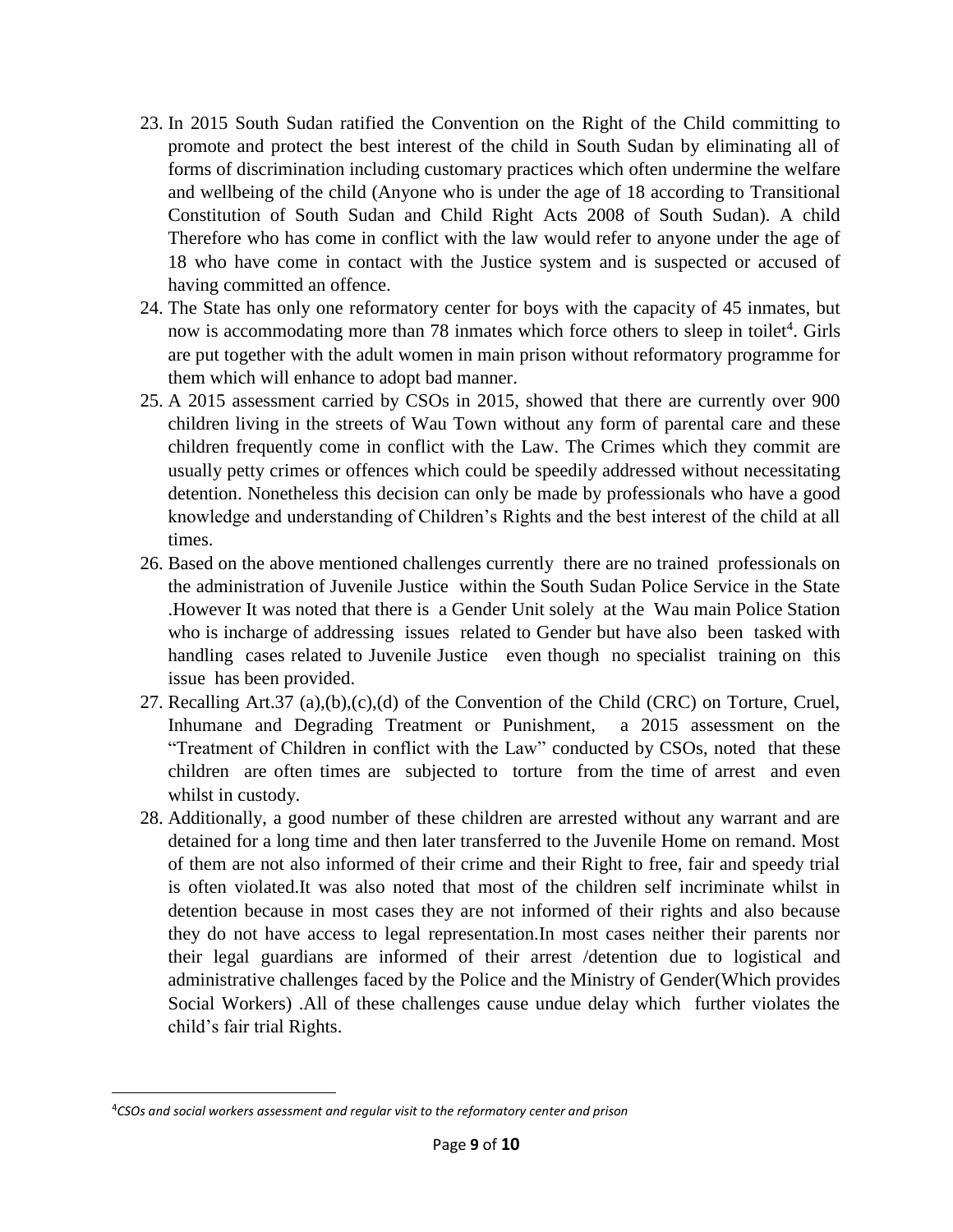29. Since there is no juvenile judges neither juvenile police their cases are investigated by the common police and are seen by ordinary judges in common court rooms. Based on the social worker who had an experience in working closely on juvenile cases said that "many cases of the juvenile did not proceed and judges did not prevail only because police and judges are not knowledgeable about juvenile case procedure"<sup>5</sup>

#### *Recommendations*

- 1. We call on the Government to provide separate reformatory center for both girls and boys.
- 2. We call on the State Government to make provision for the institution/creation of separate courts for Juveniles and with cases adjudicated by Juvenile Judges.
- 3. We call on the Government to make provisions for a specialist training on administration of Juvenile Justice for the Judiciary and the Police.
- 4. We call on the State Government to do all in its power by availing both logistical and administrative resources to facilitate the work of those in charge of the administration of Juvenile Justice (Provision of Transportation).

#### **4. Conclusion**

30. While we appreciate efforts made by the Government of the Republic of South Sudan in the promotion of human rights through legislative and policy development, we would like to express that there are huge challenges in this regard. Laws are not being implemented and people are not held accountable to violation of human rights or crimes committed against people especially women and girls. We therefore strongly call on the government to respect its international obligations for the protection of human rights and freedoms.

 $\overline{\phantom{a}}$ 

<sup>5</sup> *State Ministry Gender, Child and Social Development*